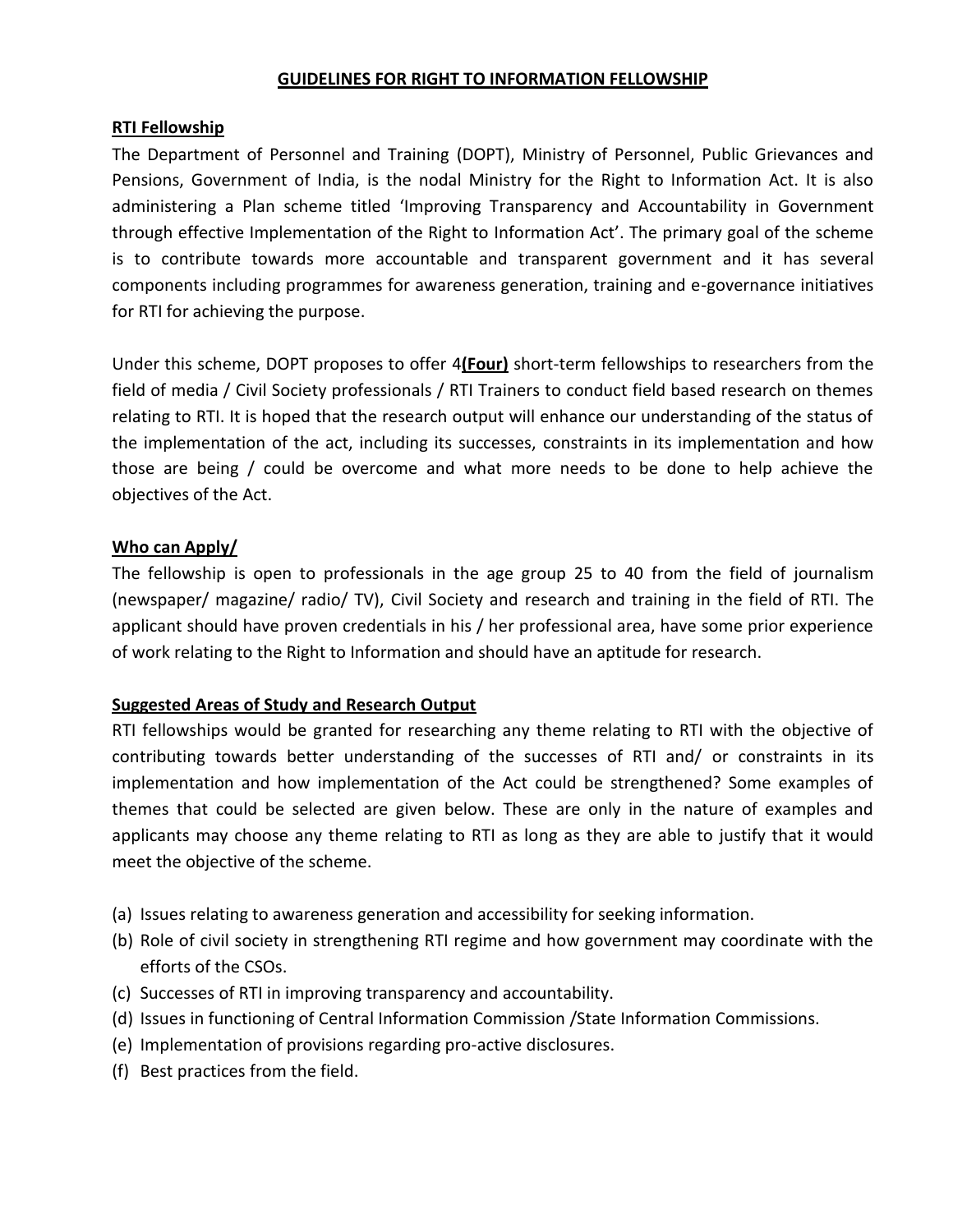The proposal should clearly indicate the output that will be delivered at the end of the fellowship. It could be in the nature of a monograph of 10,000 words which is ready for publication, or features/news stories /investigative stories that could be printed / published as a journalistic piece in national /international media or, in the case of professionals from the field of audio-video media, it could even be short video films or stories. The copyright of the research output will vest in Government of India who may publish the research output and /or may use it in any other way for the purpose of strengthening the working of the RTI regime in the country. GOI may, however, upon request, permit the Fellow to use the output for publication etc., if government itself does not publish / make use of the output within one year.

## **Duration**

The fellowships would be for a duration of three months.

### **Compensation and funding**

- a) Each selected Fellow will receive a stipend of Rs. 2.00 lakhs (subject to tax deduction at source).
- b) The fellowship will be disbursed on a monthly basis (Rs. 50,000.00 per month) on receipt of satisfactory progress report by an expert group as per the monthly targets defined in the proposal. In addition, a grant of Rs. 50,000 for books, research material, travel, printing, production of creatives etc. will be provided. These funds will be sanctioned on the basis of the research proposal and released on production of actual bills.
- c) Final payment of Rs. 50,000.00 will be made on the submission of the final output /deliverable and its acceptance by the expert group.

### **Selection**

RTI fellows will be selected on the basis of appraisal of the application and the research proposal and/or interviews /presentation of the proposal. The proposals will be evaluated on the basis of evaluation criteria detailed below.

Application for fellowship should be accompanied by the following documents:

- a) A comprehensive proposal (not more than 6-8 A4 size pages) outlining the subject to be researched, the research plan and final deliverable.
- b) Curriculum vitae (no more than 3 A4 sheets) along with a photograph.
- c) A brief statement of work done in the field of RTI.
- d) Two references from professionals familiar with the applicant's work from his /her professional field.
- e) A no-objection from the present employer.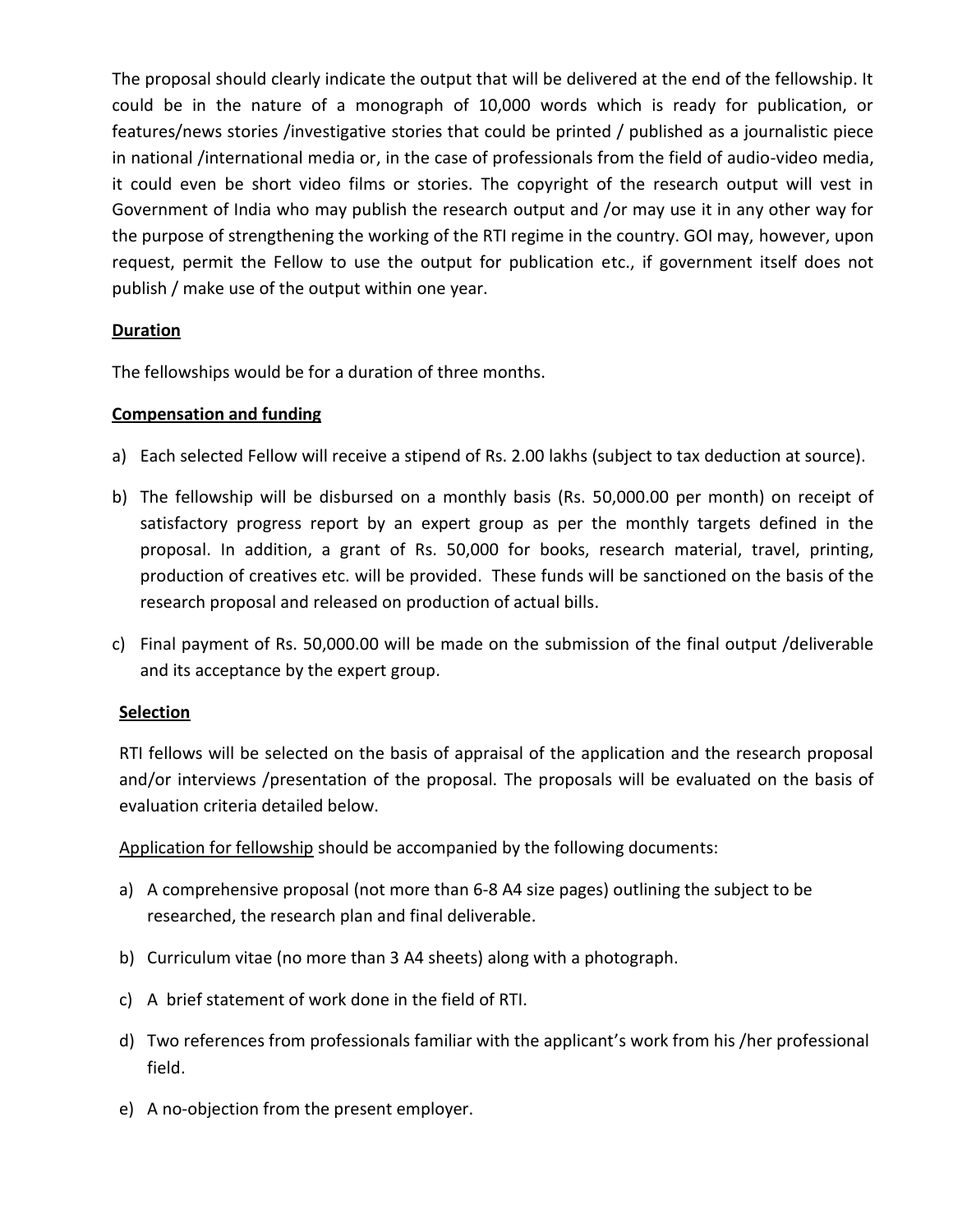**Evaluation of Applications** will be done by a committee of eminent persons in the field of governance, research, Media or Training on the following criteria:

|   | <b>Evaluation criteria</b>               | <b>Marks</b> |
|---|------------------------------------------|--------------|
| 1 | Curriculum vitae                         | 10           |
| 2 | References                               | 10           |
| 3 | Professional Experience and achievements | 20           |
| 4 | Proposal                                 |              |
|   |                                          |              |
|   | Relevance and Importance of Theme<br>a)  | 10           |
|   | <b>Quality of Research Plan</b><br>b)    | 40           |
|   | <b>Problem Definition</b><br>(i)         | 10           |
|   | Research Methodology<br>(ii)             | 15           |
|   | (iii) Expected Deliverable               | 10           |
|   | (iv) Emphasis on field / action research | 5            |
|   | Innovativeness of the proposal<br>c)     | 10           |
|   | <b>Total</b>                             | 100          |

# **Final Selection**

Final selection will be made on the evaluation of the proposals. However the selection committee may call short-listed candidates for an interview/presentation in Delhi, before finalizing the selection.

## **How to Apply?**

Five sets of the application with enclosures in the enclosed proforma may be sent by post to Under Secretary (IR), Department of Personnel and Training, Government of India, North Block, New Delhi-110001 **Applications received by 5 PM, 9 th January, 2012 only will be considered.**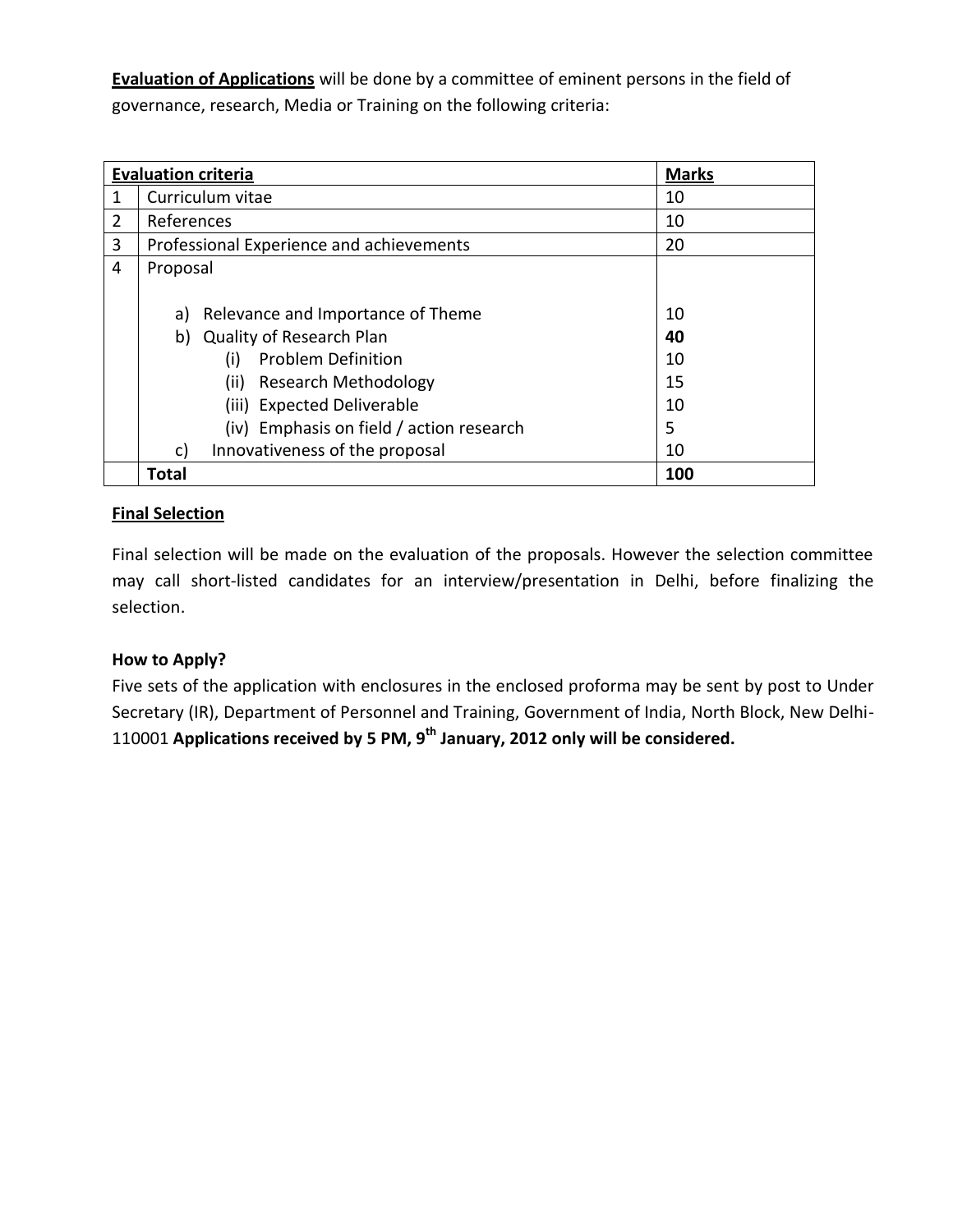# **Application Proforma for Right to Information Fellowship**

Affix selfattested recent passport size photograph

To be submitted with enclosures in Five sets. The format given below should be neatly typed.

Application in an incomplete form will not be entertained. All fields are mandatory.

| Please tick professional field |                            |             |    |  |  |  |  |
|--------------------------------|----------------------------|-------------|----|--|--|--|--|
| Journalist                     | Civil society professional | RTI Trainer |    |  |  |  |  |
|                                |                            |             |    |  |  |  |  |
| Government Employee            |                            | Yes         | No |  |  |  |  |

| А.                                    | <b>Personal Details</b>                   |  |  |
|---------------------------------------|-------------------------------------------|--|--|
| $\mathbf{1}$                          | Name                                      |  |  |
|                                       |                                           |  |  |
| $\overline{2}$                        | Age as on 01/01/2012                      |  |  |
|                                       |                                           |  |  |
| <b>B.</b>                             | <b>Correspondence Address</b>             |  |  |
| $\mathbf{1}$                          | Complete postal address                   |  |  |
|                                       |                                           |  |  |
| $\overline{2}$                        | Telephone / Fax Nos (including            |  |  |
|                                       | STD code)                                 |  |  |
| $\mathbf{3}$                          | Mobile No                                 |  |  |
| $\overline{\mathbf{4}}$               | E-mail Address                            |  |  |
|                                       |                                           |  |  |
| <b>Qualifications</b><br>$\mathsf{C}$ |                                           |  |  |
| $\mathbf{1}$                          | <b>Academic Qualifications</b>            |  |  |
| a                                     |                                           |  |  |
| $\mathsf b$                           |                                           |  |  |
| $\mathsf{C}$                          |                                           |  |  |
| $\overline{2}$                        | <b>Professional Qualifications</b>        |  |  |
| a                                     |                                           |  |  |
| $\mathbf b$                           |                                           |  |  |
| C                                     |                                           |  |  |
| 3                                     | <b>Affiliations</b><br>professional<br>to |  |  |
|                                       | bodies                                    |  |  |
| a                                     |                                           |  |  |
| $\mathsf b$                           |                                           |  |  |
| $\mathsf{C}$                          |                                           |  |  |
| 4                                     | Employment details (only last 3           |  |  |
|                                       | may be mentioned)                         |  |  |
| a                                     |                                           |  |  |
| $\mathsf b$                           |                                           |  |  |
| $\mathsf{C}$                          |                                           |  |  |